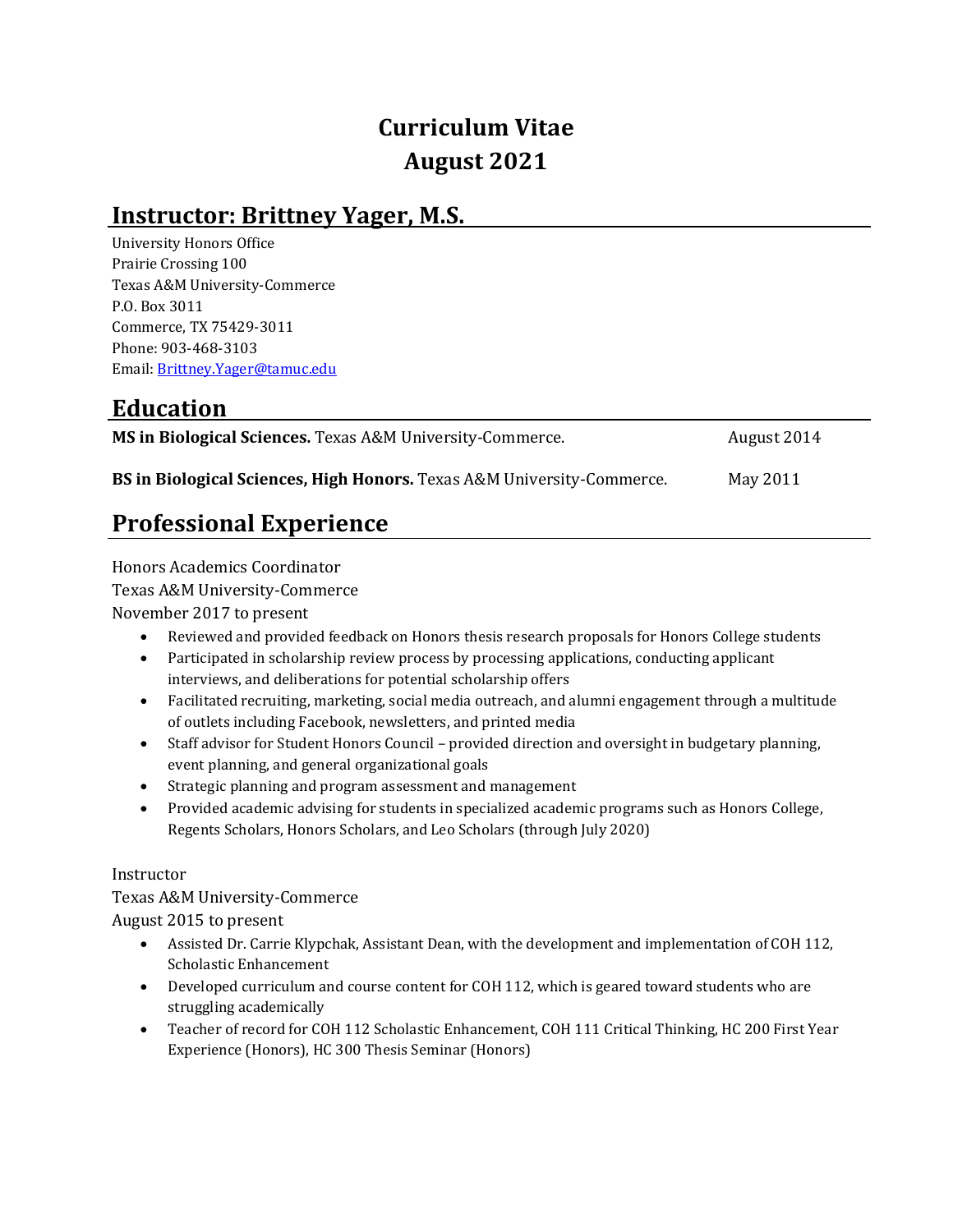#### Academic Advisor

#### Texas A&M University-Commerce

February 2015 to November 2017

- Advised students regarding class schedules, degree plans, and long-term career/educational goals, with a specialization in retention.
- Works closely with students on academic probation/suspension status to recover academically
- Assessed students' reasons for their academic status, and provided intervention opportunities and resources to increase success
- Assisted with recruitment and enrollment activities such as New Student Orientation, Mane Event Preview Day, etc.

Advisor/Retention Specialist

Northeast Texas Community College

November 2014 to February 2015

- Advised students regarding class schedules, degree plans, and long-term career/educational goals, with a specialization in retention.
- Maintained phone and email communication with students regarding holds, degree audits, and graduation checks
- Oversaw the early alert academic warning and suspension program at NTCC
- Met with students struggling academically to manage schedules and formulate a contract for improvement to increase educational success
- Strengthened the current academic progress policy by adding guidelines for course loads with regard to GPA, Financial Aid, and other various factors

### **Research and Honors**

- Panel Presentation, co-presenter (*Opportunity & Equity for All: Admissions, Capstones, and Privilege)*. National Society for Minorities in Honors Conference. Virtual. October 2020.
- Poster Presentation (*Disrupting the Dirt: Community Gardens, Perceived Belongingness, and Mental Health in an Honors College Residential Community)*. National Collegiate Honors Council Annual Conference: "Disrupting Education". New Orleans, LA. November 2019.
- General Session Presentation, co-presenter (*Easier Done Than Measured: Meaningful Assessment in High-Impact Practice (HIPs) Programs*). National Collegiate Honors Council Annual Conference: "Disrupting Education". New Orleans, LA. November 2019.
- Successful defense of Master's Research Paper, *Survival of Pathogenic Bacteria on Inanimate Surfaces and Implications*
- Successful defense of Honors thesis, *The Potential Effects of Some Spices on Non-Pathogenic Escherichia coli*
- Honors College scholarship at Texas A&M University-Commerce

## **Staff Development & Conferences**

 National Society for Minorities in Honors Annual Conference. Virtual (COVID-19 Pandemic). October 2020.